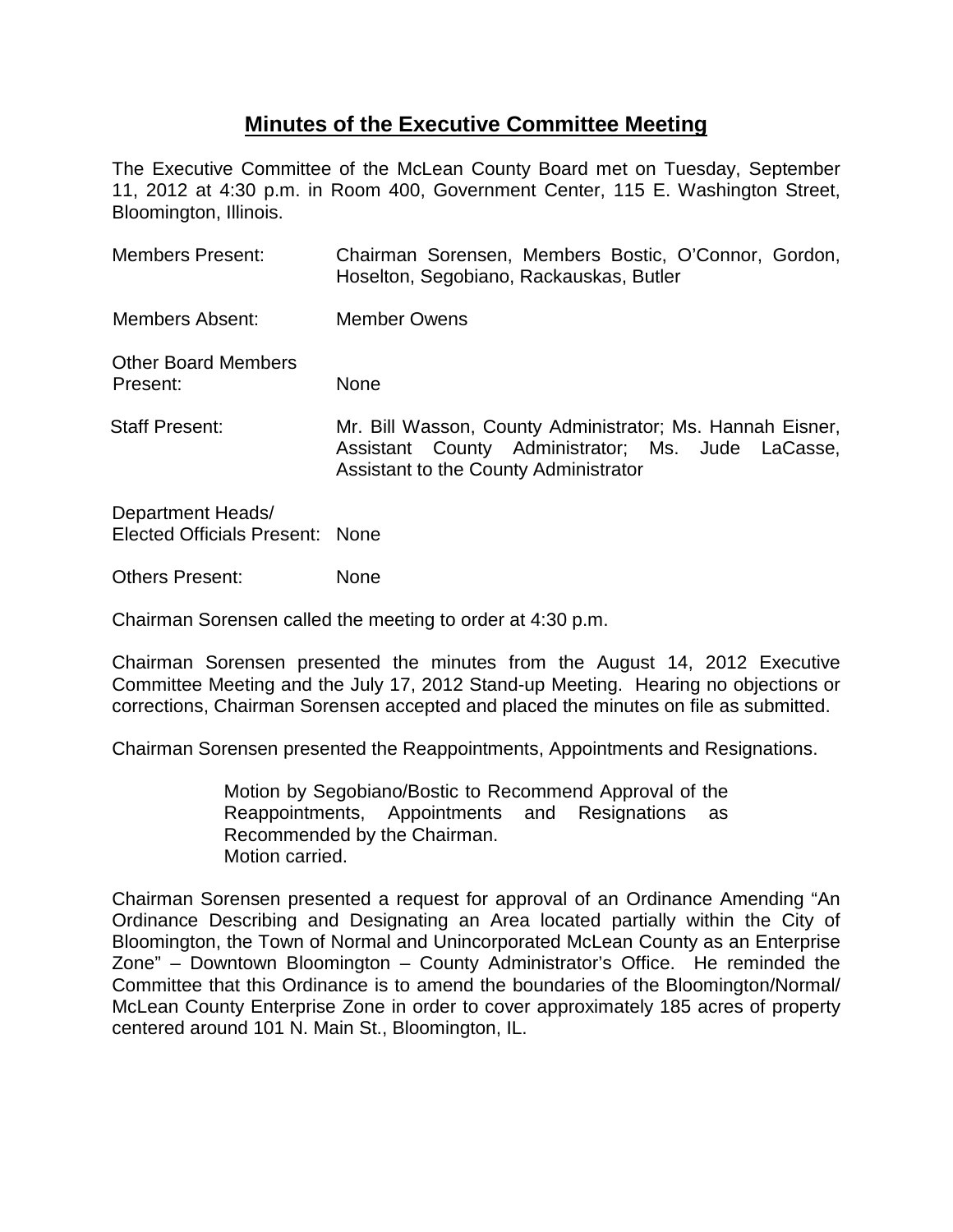Minutes of the Executive Committee September 11, 2012 Page Two

> Motion by Segobiano/O'Connor to Recommend Approval of an Ordinance Amending "An Ordinance Describing and Designating an Area Located Partially within the City of Bloomington, the Town of Normal, and Unincorporated McLean County as an Enterprise Zone" – Downtown Bloomington – County Administrator's Office. Motion carried.

Mr. George Gordon, Chairman, Land Use and Development Committee, presented a request for approval of a Resolution of the McLean County Solid Waste Management Technical Committee to fund \$2,450.00 for McLean County Small Municipality Recycling Grants.

> Motion by Gordon/Hoselton to Recommend Approval of a Resolution of the McLean County Solid Waste Management Technical Committee to fund \$2,450.00 for McLean County Small Municipality Recycling Grants. Motion carried.

Mr. Gordon presented a request for approval of a Resolution of the McLean County Board Amending and Approving the Five-Year Update of the Integrated Solid Waste Management Plan.

> Motion by Gordon/Rackauskas to Recommend Approval of a Resolution of the McLean County Board Amending and Approving the Five-Year Update of the Integrated Solid Waste Management Plan. Motion carried.

Chairman Sorensen asked if there were any questions or comments. Hearing none, he thanked Mr. Gordon.

Mr. Stan Hoselton, Chairman, Transportation Committee advised that the Transportation Committee brings no items for action to the Executive Committee.

Chairman Sorensen asked if there were any questions or comments. Hearing none, he thanked Mr. Hoselton.

Ms. Diane Bostic, Chairman, Property Committee, advised that the Property Committee had no items for action. She noted that the Property Committee will have a Stand-up meeting on September 18<sup>th</sup>.

Chairman Sorensen asked if there were any questions or comments. Hearing none, he thanked Ms. Bostic.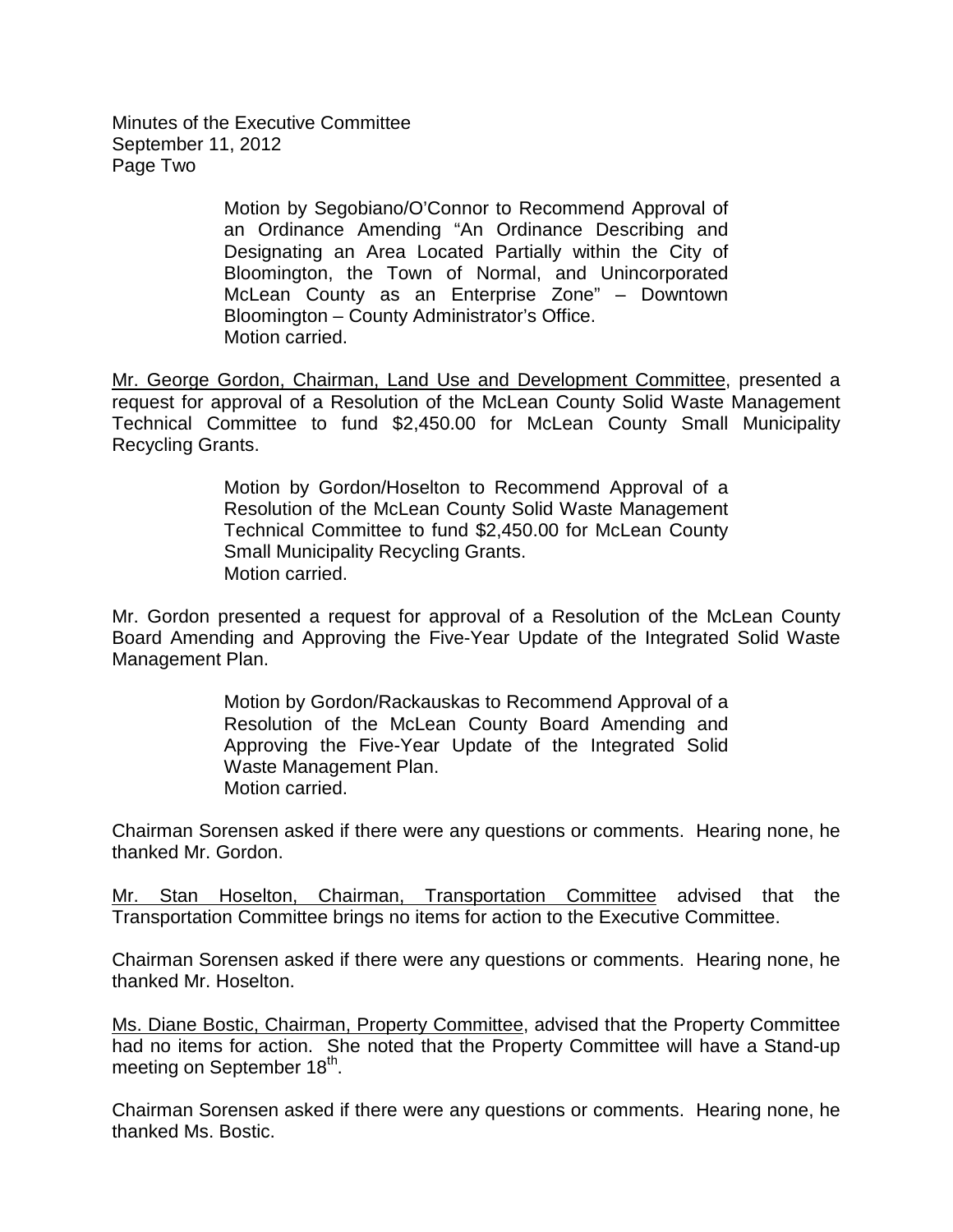Minutes of the Executive Committee September 11, 2012 Page Three

Mr. John Butler, Vice Chairman, Finance Committee**,** presented a request for approval of a Downstate Public Transportation Operating Assistance Grant Agreement for FY 2013 from the Illinois Department of Transportation (IDOT) for SHOW BUS – Building & Zoning.

> Motion by Butler/Segobiano to Recommend Approval of a Downstate Public Transportation Operating Assistance Grant Agreement for FY 2013 from the Illinois Department of Transportation (IDOT) for SHOW BUS – Building & Zoning. Motion carried.

Mr. Butler presented a request for approval of an Ordinance of the McLean County Board amending the 2012 Combined Appropriation and Budget Ordinance for Fund 0105 – Health Department.

Mr. Hoselton asked what the contract services are for this Ordinance. Ms. Eisner replied that the Health Department received a \$200,000 grant, "We Choose Health," which is a multi-year IDPA initiative to encourage and support obesity and tobacco prevention in Illinois communities. She stated that the Health Department is pro-rating \$70,000 of those funds that will be available this fiscal year. Ms. Eisner noted that the Health Department will sub-contract with schools, community groups, and perhaps senior living areas to provide education and training.

> Motion by Butler/O'Connor to Recommend Approval of an Ordinance of the McLean County Board Amending the 2012 Combined Appropriation and Budget Ordinance for Fund 0105 – Health Department. Motion carried.

Mr. Owens presented a request for approval of a Resolution Amending the Fiscal Year 2012 McLean County Full-Time Equivalent Position Resolution associated with an Ordinance to amend the Fiscal Year 2012 McLean County Combined Appropriation and Budget Ordinance for Fund 0105 – Health Department. He indicated that this to readjust FTE's around this grant that was just recommended for approval.

> Motion by Butler/Segobiano to Recommend Approval of a Resolution Amending the Fiscal Year 2012 McLean County Full-time Equivalent Position Resolution associated with an Ordinance to Amend the Fiscal Year 2012 McLean County Combined Appropriation and Budget Ordinance for Fund 0105 – Health Department. Motion carried.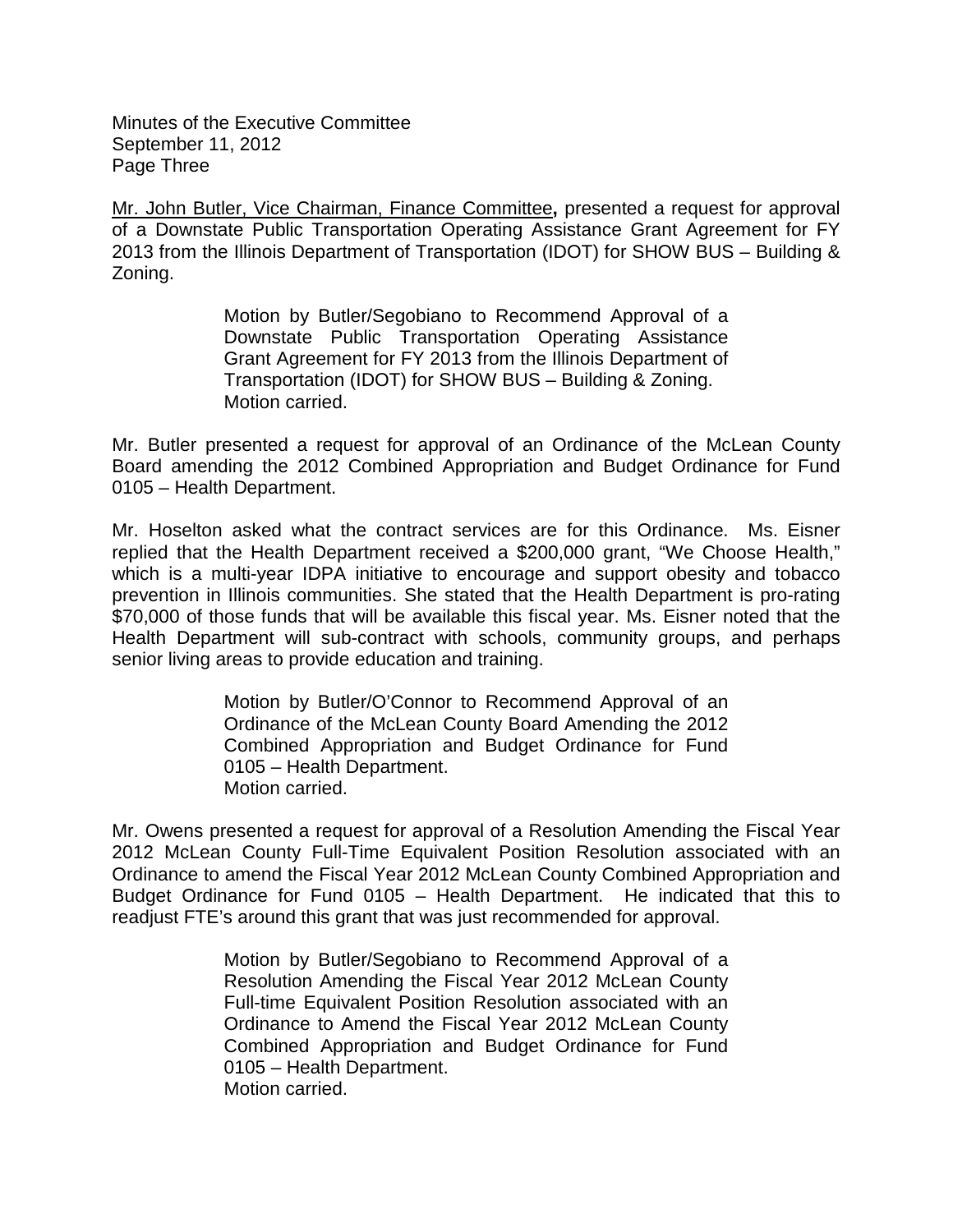Minutes of the Executive Committee September 11, 2012 Page Four

Mr. Butler presented a request for approval of Critical Personnel Hiring Requests – County Administrator's Office.

> Motion by Butler/Segobiano to Recommend Approval of Critical Personnel Hiring Requests – County Administrator's Office. Motion carried.

Chairman Sorensen asked if there were any questions or comments. Hearing none, he thanked Mr. Butler.

Ms. Bette Rackauskas, Chairman, Justice Committee, presented a request for approval of an Emergency Appropriation Ordinance Amending the McLean County Fiscal Year 2012 Combined Annual Appropriation and Budget Ordinance Fund 0001, General Fund, Court Services Department 0022 – Court Services Department.

> Motion by Rackauskas/Segobiano to Recommend Approval of an Emergency Appropriation Ordinance Amending the McLean County Fiscal Year 2012 Combined Annual Appropriation and Budget Ordinance Fund 0001, General Fund, Court Services Department 0022 – Court Services Department. Motion carried.

Ms. Rackauskas presented a request for approval to renew a Multi-Disciplinary Team-Domestic Violence Continuation Grant #610074 from the Illinois Criminal Justice information Authority – Court Services.

> Motion by Rackauskas/Bostic to Recommend Approval to Renew a Multi-Disciplinary Team-Domestic Violence Continuation Grant #610074 from the Illinois Criminal Justice Information Authority – Court Services. Motion carried.

Ms. Rackauskas presented a request for approval of an Emergency Appropriation Ordinance Amending the McLean County Fiscal Year 2012 Combined Annual Appropriation and Budget Ordinance – Children's Advocacy Center.

Mr. Butler noted that this Amendment looks like a reduction in funds. Mr. Wasson replied that this is a reduction of funds that were provided for the DeWitt County Satellite Office. That office space rent will now be paid directly by other entities.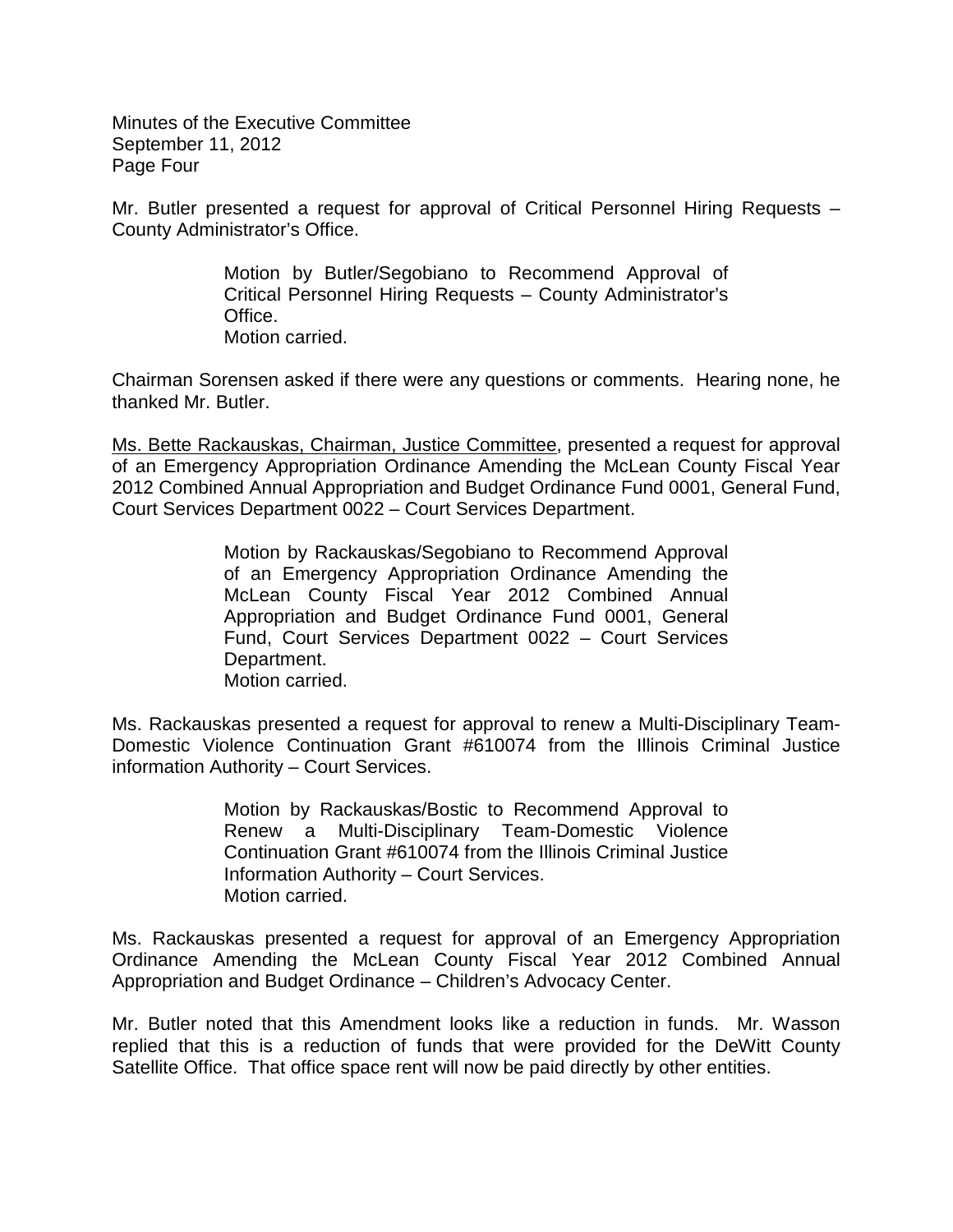Minutes of the Executive Committee September 11, 2012 Page Five

> Motion by Rackauskas/Segobiano to Recommend Approval of an Emergency Appropriation Ordinance Amending the McLean County Fiscal Year 2012 Combined Annual Appropriation and Budget Ordinance – Children's Advocacy Center. Motion carried.

Ms. Rackauskas presented a request for approval to renew a Multi-Disciplinary Team-Domestic Violence Continuation Grant #610371 from the Illinois Criminal Justice Information Authority.

> Motion by Rackauskas/O'Connor to Recommend Approval to Renew a Multi-Disciplinary Team-Domestic Violence Continuation Grant #610371 from the Illinois Criminal Justice Information Authority – Sheriff's Department. Motion carried.

Ms. Rackauskas presented a request for approval of an Illinois Criminal Justice Information Authority's Law Enforcement & Prosecution-Based Victim Assistance Program Grant – State's Attorney's Office.

> Motion by Rackauskas/Bostic to Recommend Approval of an Illinois Criminal Justice Information Authority's Law Enforcement & Prosecution-Based Victim Assistance Program Grant – State's Attorney's Office. Motion carried.

Ms. Rackauskas presented a request for approval to renew the Multi-Disciplinary Team-Domestic Violence Continuation Grant #608070 from the Illinois Criminal Justice Information Authority – State's Attorney's Office.

> Motion by Rackauskas/Gordon to Recommend Approval to Renew Multi-Disciplinary Team-Domestic Violence Continuation Grant #608070 from the Illinois Criminal Justice Information Authority. Motion carried.

Ms. Rackauskas presented a request for approval of the Illinois Coroners & Medical Examiners Association Mutual Aid Agreement – Coroner's Officer.

> Motion by Rackauskas/Gordon to Recommend Approval of the Illinois Coroners & Medical Examiners Association Mutual Aid Agreement – Coroner's Office. Motion carried.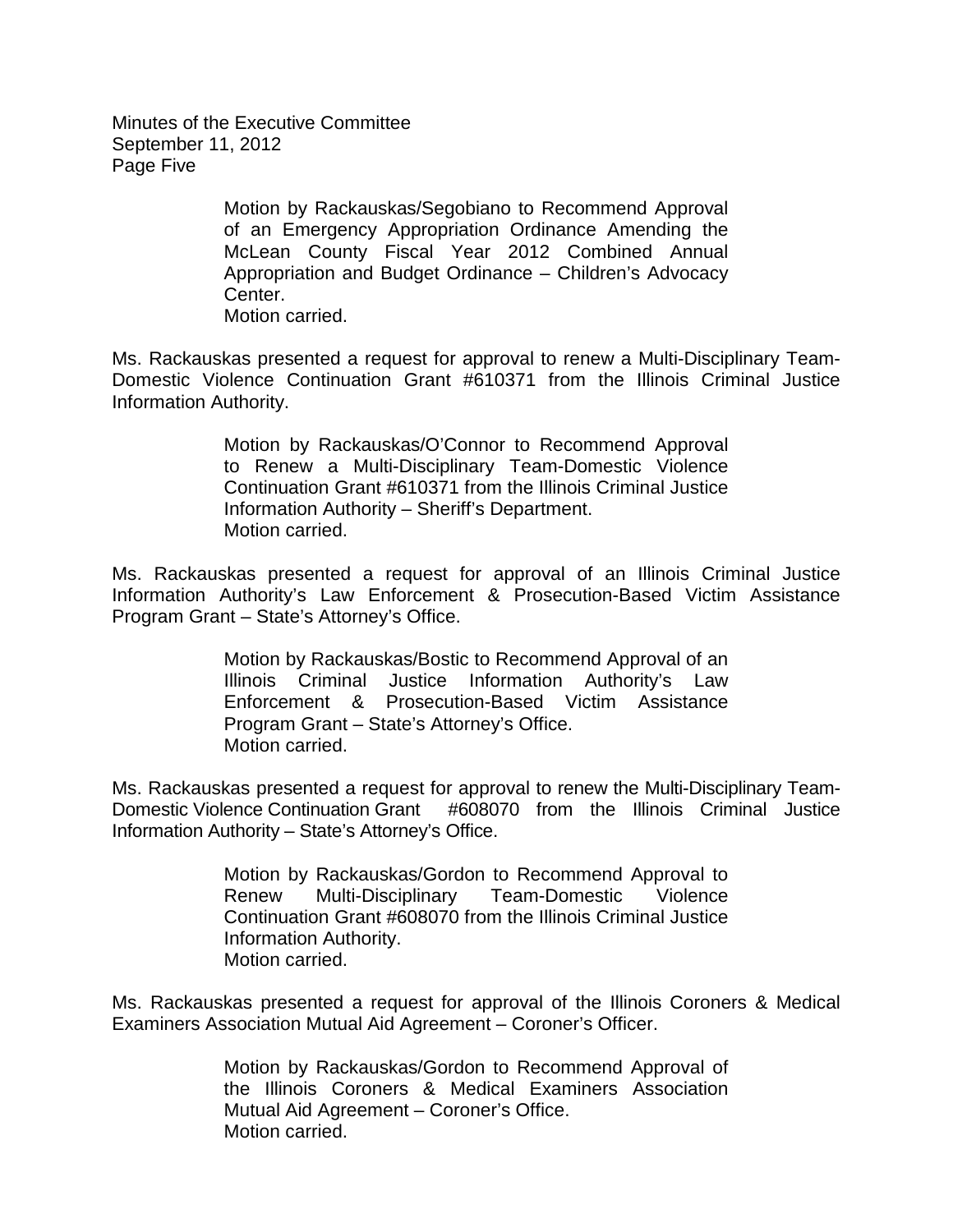Minutes of the Executive Committee September 11, 2012 Page Six

Ms. Rackauskas presented a request for approval of an Emergency Appropriation Ordinance Amending the McLean County Fiscal Year 2012 Combined Annual Appropriation and Budget Ordinance, General Fund 0001, Coroner's Office 0031.

> Motion by Rackauskas/Segobiano to Recommend Approval of an Emergency Appropriation Ordinance Amending the McLean County Fiscal Year 2012 Combined Annual Appropriation and Budget Ordinance, General Fund 0001, Coroner's Office 0031. Motion carried.

Ms. Rackauskas reported that a group of individuals from the Latinos United for Change (LUC) and Illinois Peoples Action (IPA) gave a 15-minute presentation at the Justice Committee Meeting. She noted that, following the presentation, staff was directed to write a letter to Federal Legislators to ask about forthcoming changes anticipated in the Secure Communities program. Ms. Rackauskas also advised that she recommended that any questions regarding this situation be directed to the Administrator's Office, the Sheriff or to the LUC group.

Mr. Gordon asked for an explanation of the process. Ms. Rackauskas responded that her understanding is that when anyone is stopped by the police for traffic or other offenses, the police ask for identification. If the driver has a suspended, revoked, cancelled or never been issued a valid driver's license, they are arrested and brought to the McLean County Jail and charged with the offense generated from the arrest. Ms. Rackauskas stated that if the individual is undocumented, the Sheriff calls ICE and ICE asks the Sheriff to hold the person until they can pick up the individual. She indicated that the LUC believes that the Sheriff is not mandated to call ICE, rather, Sheriff Emery voluntarily calls ICE. Ms. Rackauskas pointed out that Champaign County does not call ICE.

Mr. Segobiano stated that he is very familiar with the LUC group and receives information from them. He cautioned everyone to be careful because it is a very complicated issue. Mr. Segobiano advised that it is very important that we do not undermine the Sheriff of McLean County. Ms. Rackauskas indicated that she also cautioned the Justice Committee that this is a very complicated issue. She reported that the Justice Committee stayed neutral and supportive of the staff and elected officials. Ms. Rackauskas indicated that the Committee meeting was a venue for the public to know that they can be heard. She noted that the group was well organized and stayed within their 15 minute time limit.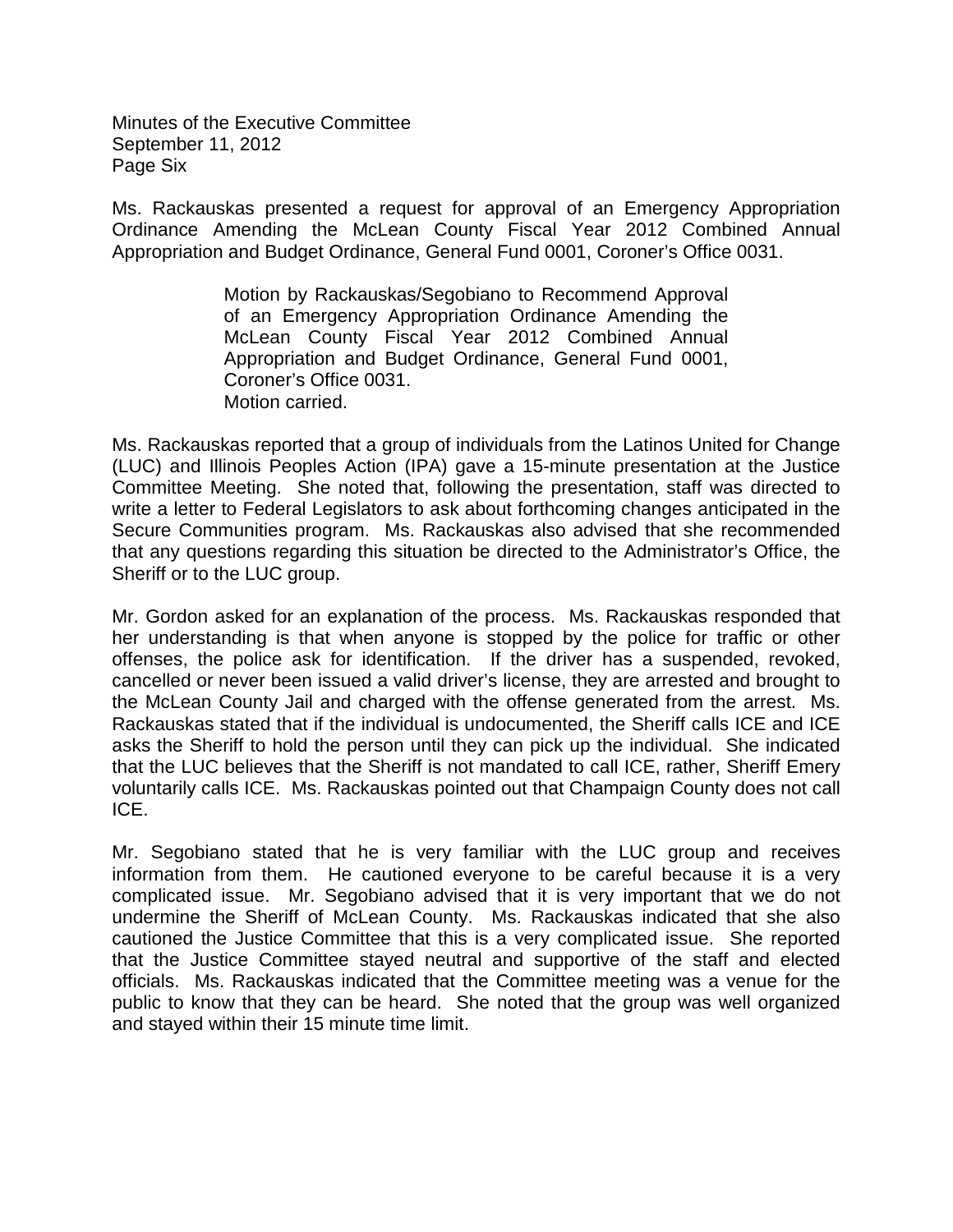Minutes of the Executive Committee September 11, 2012 Page Seven

Ms. Eisner stated that the Administrator's Office's understanding is that ICE works with the FBI. When the Sheriff sends fingerprints for identification information to the FBI, the FBI shares that information with ICE. Ms. Eisner indicated that she does not believe that the Sheriff calls ICE directly. She noted that when the FBI calls ICE, ICE calls the Sheriff and asks him to hold the individual. Ms. Eisner concurred that this issue is very complicated.

Mr. Butler asked what the goal of the group is. Ms. Rackauskas replied that she believes their goal is for the Sheriff to not follow through with ICE's request to detain the individual.

Ms. Rackauskas advised that the presentation was an opportunity for open discussion and clarification.

Chairman Sorensen stated that this may or may not actually be something that the County Board should or can take action and effect change upon. He encouraged the Executive and Justice Committees members to maintain an understanding that we provide a forum in open meetings, which is healthy, but there may never be any action of the Board, which may be appropriate.

Chairman Sorensen asked if there were any additional questions or comments. Hearing none, he thanked Ms. Rackauskas.

Mr. Bill Wasson, County Administrator, advised that it is the intent of the County Administrator's Office to present the County Board with its Recommended 2013 Fiscal Year Budget at next Tuesday's County Board meeting.

Chairman Sorensen reminded Committee Chairs that they need to schedule their October meetings with the budget in mind and plan for potential extra meetings over the next 30-45 days, as needed.

Chairman Sorensen advised that he received a letter today from State's Attorney Ron Dozier notifying him that he intends to resign his position as State's Attorney effective Friday, October 5, 2012 at 4:30 p.m. He thanked Mr. Dozier for his most recent service as well as for his many years of service to the County in the past.

Chairman Sorensen stated that, because there is one candidate on the ballot for State's Attorney, he will request that the County Board suspend its own rules requiring an application and interview process to name County-wide Elected Officials, and he will recommend that the Board name an appointment at next Tuesday's meeting for the next State's Attorney to take office effective October 5, 2012.